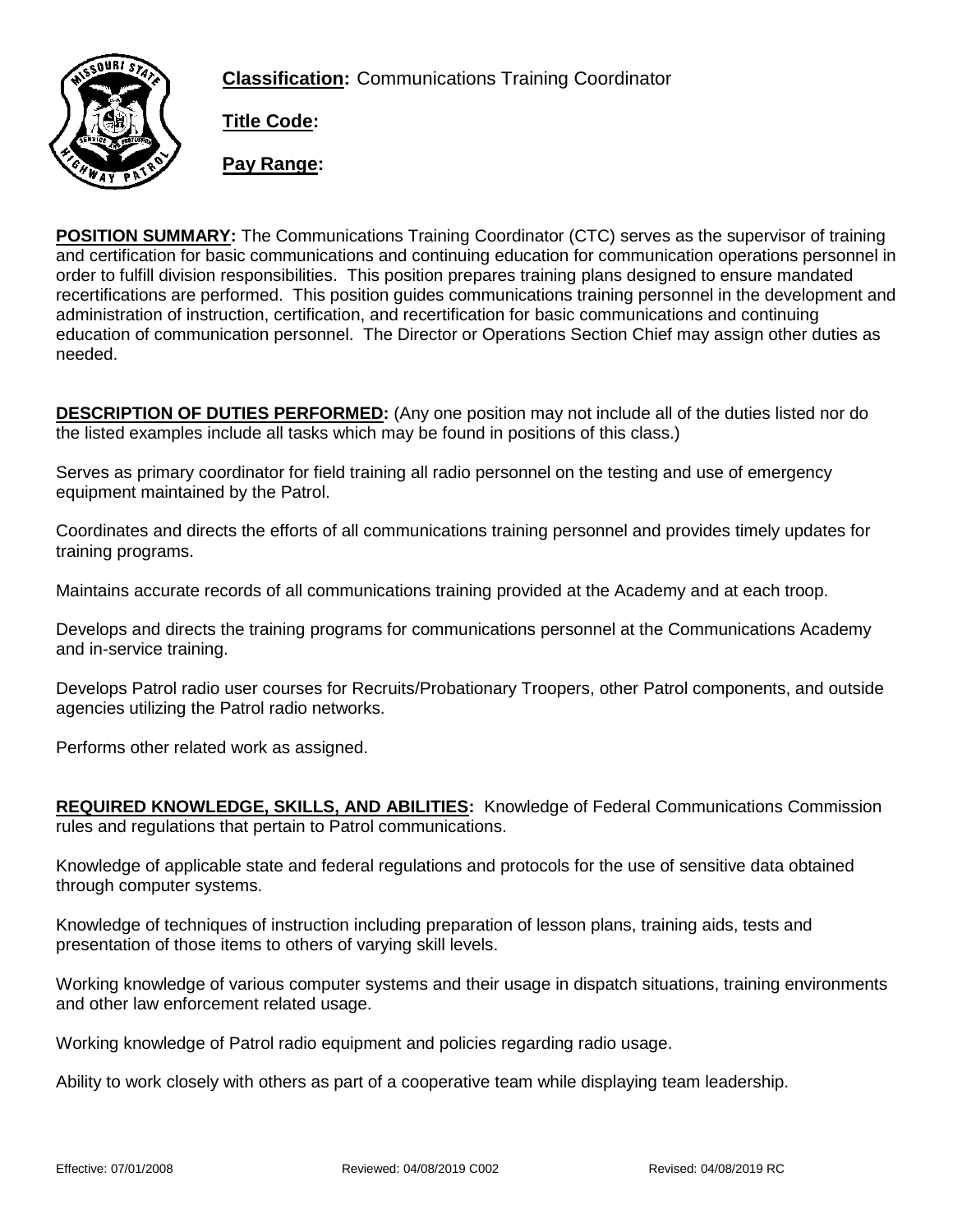Ability to understand and follow written and oral direction, as well as communicate with others via those same media.

Ability to plan, coordinate, and evaluate the work of others.

Ability to speak clearly and properly in front of groups of varying sizes.

Ability to operate basic office equipment as detailed in the description of duties.

Ability to handle restricted and confidential information in a professional manner and maintain the information as such.

Ability to communicate in English clearly and concisely, both orally and in writing.

Ability to establish and maintain harmonious working relations with others.

Ability to work with material that may be of a sexual nature relating to criminal activity (e.g., written material, photographs, and/or verbal language, etc.).

Ability to work hours as assigned.

**MINIMUM EXPERIENCE AND EDUCATION REQUIRED:** (The following represents the minimum qualifications used to accept applicants, provided that equivalent substitution will be permitted in case of deficiencies in either experience or education.)

Must have served a minimum of five years with the Communications Division under Chapter 43.

## **NECESSARY SPECIAL REQUIREMENTS:** Must be a resident of Missouri throughout employment.

Must possess and maintain MULES and NCIC certification throughout employment.

Successful completion of the Patrol's Supervision School and other management related courses within 12 months of appointment or as soon as scheduling will allow.

Must successfully obtain a General Class Radiotelephone or General Class Amateur Radio license issued by the Federal Communications Commission, or a certificate of technician competency issued after examination by a communications industry association recognized and endorsed by the F.C.C., such as PCIA, NABER, ISCET, APCO or NARTE within one year of appointment.

Must be of good character and never been convicted of a felony or any crime involving moral turpitude.

Per General Order 26-07, uniformed civilian employees will not have tattoos or brands on the head, neck, wrists, or hands. Tattoos and/or brands on any other part of a member or uniformed civilian's body, which would be visible during movements in the performance of their duties while wearing any official uniform or civilian attire, will be completely covered and not visible while on duty.

## **FLSA STATUS:** Non-Exempt